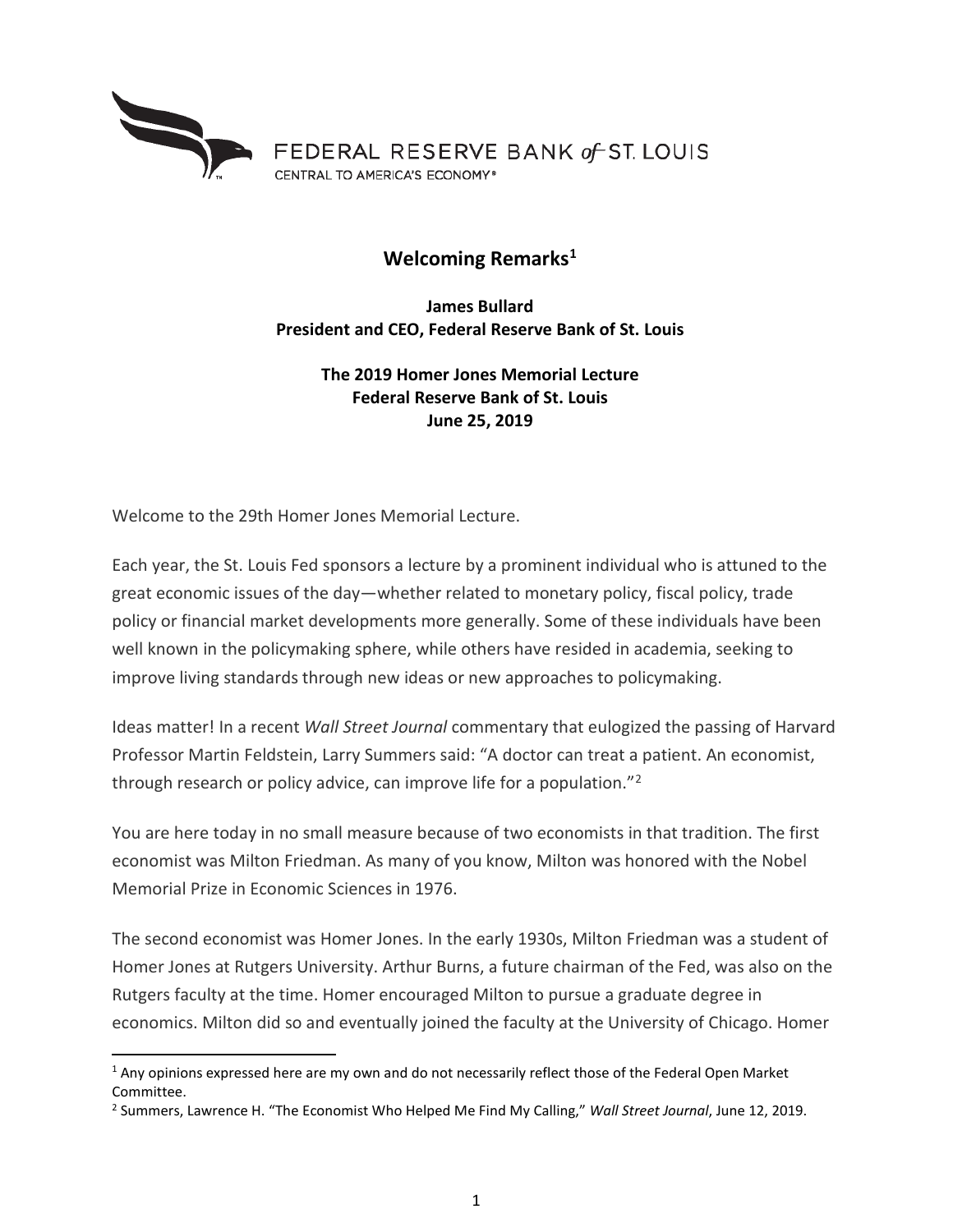## FEDERAL RESERVE BANK of ST. LOUIS

eventually landed at the St. Louis Fed. The two friends, with the help and assistance of many others, would revolutionize global monetary policy by insisting that, at the end of the day, as Milton put it, "Inflation is always and everywhere a monetary phenomenon."

It took some time, but that mantra would eventually carry the day in monetary policymaking circles. In his recent book, *Keeping At It: The Quest for Sound Money and Good Government*, Paul Volcker reminded readers: "[T]hat approach enforced upon the Federal Reserve an internal discipline that had been lacking."[3](#page-1-0)

Although economic conditions today are much different from those of the 1970s, we can nevertheless learn much from that episode. Namely, if the Fed fails in its mission, the economy and society will be the worse for wear—and the Fed's credibility will be tarnished. Better to get it right from the beginning.

During his time as research director, Homer Jones presided over the rise of rigorous macroeconomic research at the St. Louis Fed to support monetary policy positions advanced by the Bank president at FOMC meetings. This tradition remains with us today.

This policymaking aspect of monetary policy analysis contributed to another innovation: The use and dissemination of monetary and macroeconomic data. Homer worked to make data available to every person who wanted access to it. His revolutionary entrepreneurialism in the public dissemination of economic data continues today: Last year, nearly 6 million people used the St. Louis Fed's FRED database.[4](#page-1-1)

We commemorate the legacy of Homer Jones through this signature lecture series.

The first lecture was given in 1987, shortly after his death. The lecture has persisted, in large part, because of the support of many organizations and people. These have included Saint Louis University, Southern Illinois University at Edwardsville, the University of Missouri-St. Louis and Washington University in St. Louis. For the past several years, the lecture series has been a joint collaboration between the St. Louis Gateway Chapter of the National Association for Business Economics and the Federal Reserve Bank of St. Louis.

<span id="page-1-0"></span> <sup>3</sup> Volcker, Paul A. and Harper, Christine. *Keeping At It: The Quest for Sound Money and Good Government*, New York: PublicAffairs, Hachette Book Group, 2018, p. 118.

<span id="page-1-1"></span><sup>4</sup> See *[Go Figure with FRED: The St. Louis Fed's signature economic database](https://www.stlouisfed.org/annual-report/2018)*, Annual Report 2018, Federal Reserve Bank of St. Louis.